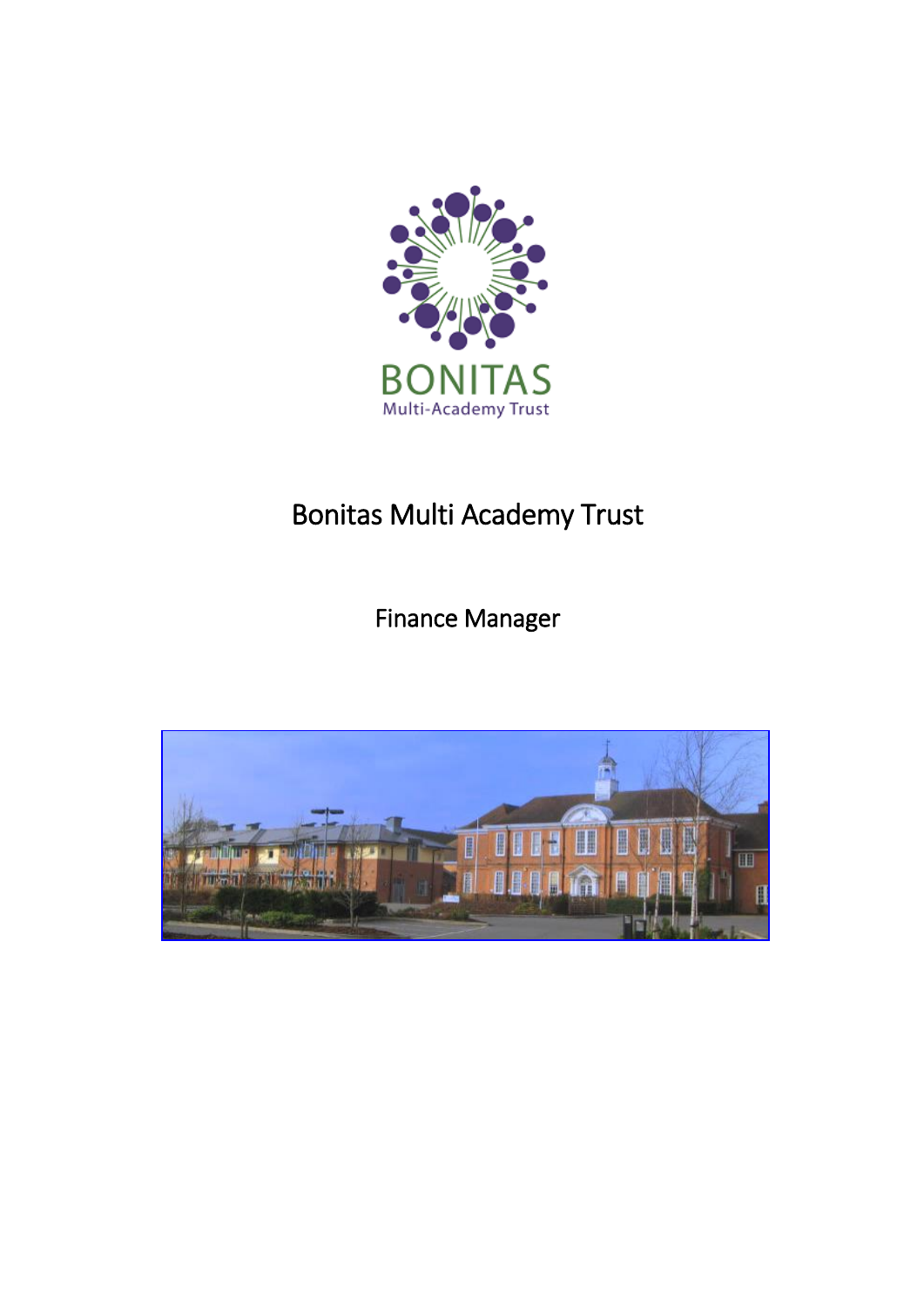#### Dear Colleague

Thank you for your interest in the role of Finance Manager to the Bonitas Multi Academy Trust. In this letter, I would like to provide you with some brief insight into our context and our priorities.

The Bonitas Multi Academy Trust is a newly formed trust serving the children and young people of two schools in Bracknell: Ranelagh Church of England School and Jennett's Park Church of England Primary School. Ranelagh is an outstanding secondary school with a 300-year history of education in the local area; Jennett's Park is a two form entry primary school with a nursery which opened in September 2011. Between them, the two school share excellent facilities and they are actively supported by the Oxford Diocese.

From the outset the Trust has been clear about its commitment to securing excellent outcomes for the children in its schools. Our core purpose is to provide high quality learning and education within a supportive, stimulating and secure environment which will ensure children and young people are able to thrive. With this in mind, we seek to employ inspirational and energetic staff, committed to the trust's ethos. In return, we aim to provide opportunities for continuing professional growth and development for all staff, beginning with a carefully planned induction programme.

Given that we spend such a significant proportion of our time in the workplace, it is important to take pride and pleasure in what we do here. Teaching and non-teaching staff in our schools collaborate well. They are mindful of one another's well-being and there is a strong sense of collective purpose.

If you are interested in learning more about the role, then please do contact Mrs C Moir (Head of Finance and Operations).

We look forward to receiving your application.

Yours sincerely,

Beverley Stevens CEO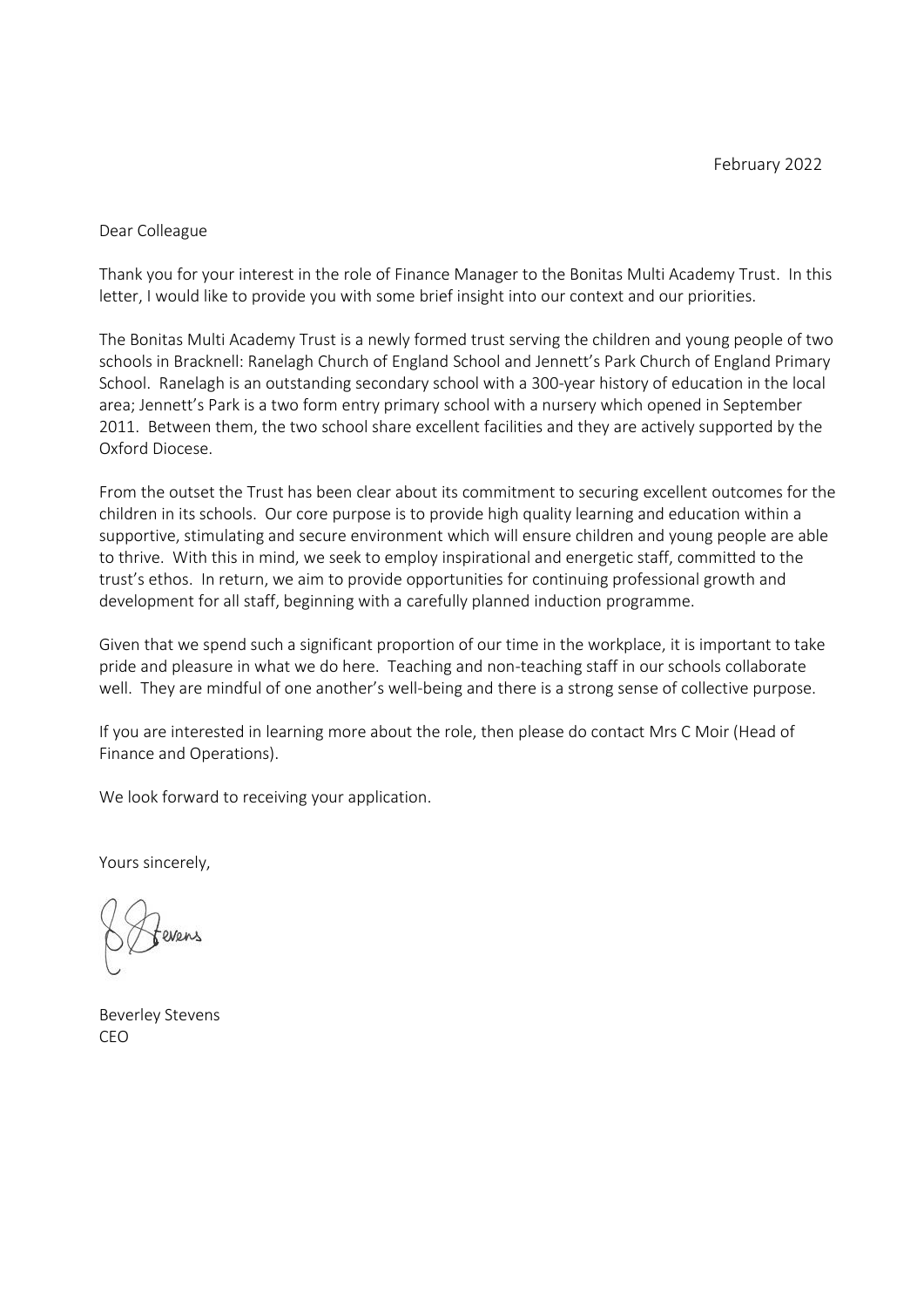## JOB DESCRIPTION

| Job Title: Finance Manager          | Section/Location: Finance                    |  |
|-------------------------------------|----------------------------------------------|--|
|                                     | Ranelagh School/Jennett's Park               |  |
| School: Bonitas Multi-Academy Trust | Grade/Salary - Grade H plus London Weighting |  |
| A4b                                 | Working Pattern: 37 hours per week           |  |
|                                     | Term time only plus 10 days                  |  |

## JOB PURPOSE

To assist and support the Head of Finance and Operations in the effective and efficient administration of the school's finances and other resources as appropriate.

## DESIGNATION OF POST AND POSITION WITHIN SCHOOL STRUCTURE

The Finance Manager is directly responsible to the Head of Finance and Operations and will work with them in the preparation and monitoring of the schools budgets. The main duties and responsibilities are indicated below.

## MAIN DUTIES AND RESPONSIBILITIES

Key duties:

General responsibilities

- To help to implement the aims and ethos of the schools within Bonitas.
- To attend meetings for non-teaching staff as and when required, plus in-service training as appropriate.
- To encourage a stimulating, secure, safe, orderly and attractive environment.
- To actively support the school in a public forum within the guidelines of the Code of Practice, Every Child Matters and Equality Act 2010, to support students with special educational needs without discrimination.
- To ensure the implementation of school/departmental policies and comply with policies relating to child protection, health and safety, confidentiality and data protection, reporting any concerns to the appropriate person.
- To maintain practices which lead to the highest possible standards.

#### Financial Resource Management

- To ensure that the finance policies and procedures are followed.
- To assist the Head of Finance and Operations with budget scenarios, in order to prepare a realistic and balanced budget for school activity.
- To assist the Head of Finance and Operations with budget forecast scenarios.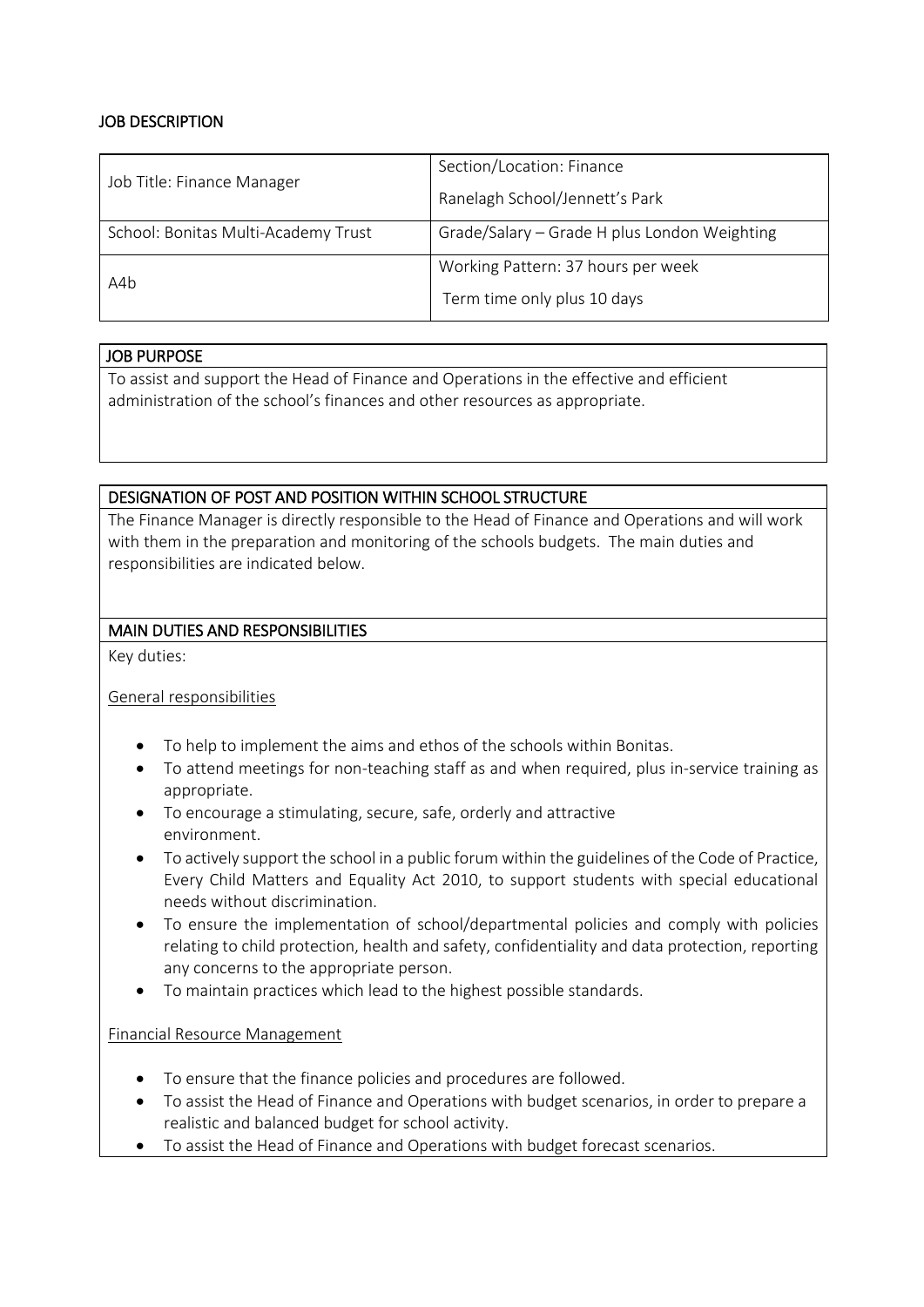- To assist in the benchmarking of the school against national standards and trends within the school.
- Manage and monitor all school accounts and financial record keeping. Liaise with payroll on all salary issues.
- To provide budgetary control of departmental accounts by maintaining accurate records of allocations, detailed spending notes and outstanding orders.
- Ensure value for money is being sought.
- To manage lettings and extended services, and actively source fundraising opportunities.
- To raise invoices and manage debt collection.
- To produce regular income and expenditure accounts for all budget holders.
- To monitor and manage the grants for the schools.
- To bank money as required.
- To process cheques and BAC's payments.
- To assist the Head of Finance and Operations to produce monthly balance sheet reconciliations.
- To produce management accounts for the Governors.
- Liaise with Finance Governor(s) and attend Governor Meetings to present financial and Health and Safety reports where necessary.
- To assist the Head of Finance and Operations with statutory returns to the ESFA, DfE and other outside organisations.
- To assist Head of Finance and Operations in the preparation of accounts for audits, both private and public funds.

## Management of Information Systems

- To be responsible for the administration of cashless system (sQuid) to monitor visits and other activities.
- To monitor cashless online payments from parents for visits and payments to school.
- To enter the information from the cashless system onto the Finance system.
- To be responsible for the administration of the Biometric cashless catering, this includes putting on cheques on pupil's accounts, deal with pupil problems and check the totals balance between the systems.
- To train new staff, when needed, on the FMS (finance system).

## Administration Management

- To line manage members of the admin team, including undertaking of annual performance review, and day to day duties.
- In conjunction with the Site Manager, manage rolling the programme of maintenance and repairs and reporting to the Headteacher and governing body.

## General

- To attend all training required, or recommended by the Head of Finance and Operations or Headteacher.
- To assist in such duties and activities relating to the above areas appropriate to grade as the Head of Finance and Operations shall from time to time require.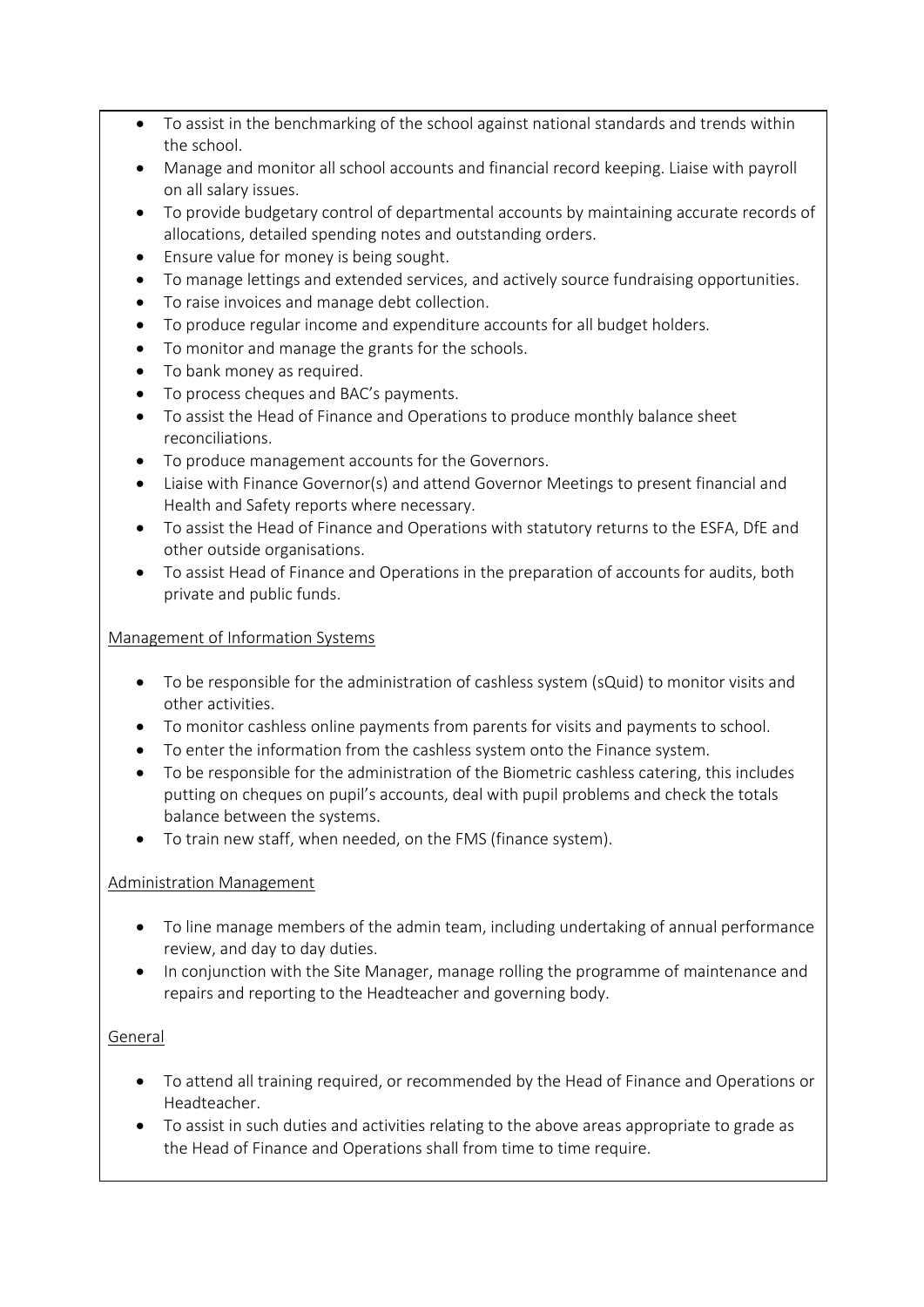## SCOPE OF JOB (Budgetary/Resource Control, Impact)

You will have responsibility of managing the budget at school level.

The post holder is responsible for ensuring that the school child protection policy is adhered to and concerns raised in accordance with this policy.

## PERSON SPECIFICATION

| Job Title: Finance Manager          | Section: Finance                             |  |
|-------------------------------------|----------------------------------------------|--|
|                                     | Ranelagh School/Jennett's Park School        |  |
| School: Bonitas Multi-Academy Trust | Grade/Salary = Grade H plus London Weighting |  |

| <b>KEY CRITERIA</b>                                                        | <b>ESSENTIAL</b>                                                                                        | <b>DESIRABLE</b>                                                       |
|----------------------------------------------------------------------------|---------------------------------------------------------------------------------------------------------|------------------------------------------------------------------------|
| <b>Qualifications And Training</b>                                         | A*- C Maths & English or<br>equivalent.                                                                 | Business, finance<br>qualification, or studying<br>towards accountancy |
|                                                                            | A Level or equivalent in<br>Accountancy.                                                                | technician level<br>qualification.                                     |
| <b>Competence Summary</b><br>(Knowledge, abilities, skills,<br>experience) | Excellent numeracy,<br>communication and organisational<br>skills.                                      | Knowledge of school<br>financial processes.                            |
|                                                                            | Accuracy and attention to detail.                                                                       | SIMS/FMS                                                               |
|                                                                            | Competent at using MS Office,<br>including word processing,<br>spreadsheets and email.                  | Experience of working in a<br>school                                   |
|                                                                            | Knowledge of procedures for<br>updating finance systems,<br>processing orders and invoices.             |                                                                        |
|                                                                            | Ability to update and maintain<br>financial records.                                                    |                                                                        |
|                                                                            | Able to relate well to children and<br>adults. Deal sensitively with<br>parents, pupils and colleagues. |                                                                        |